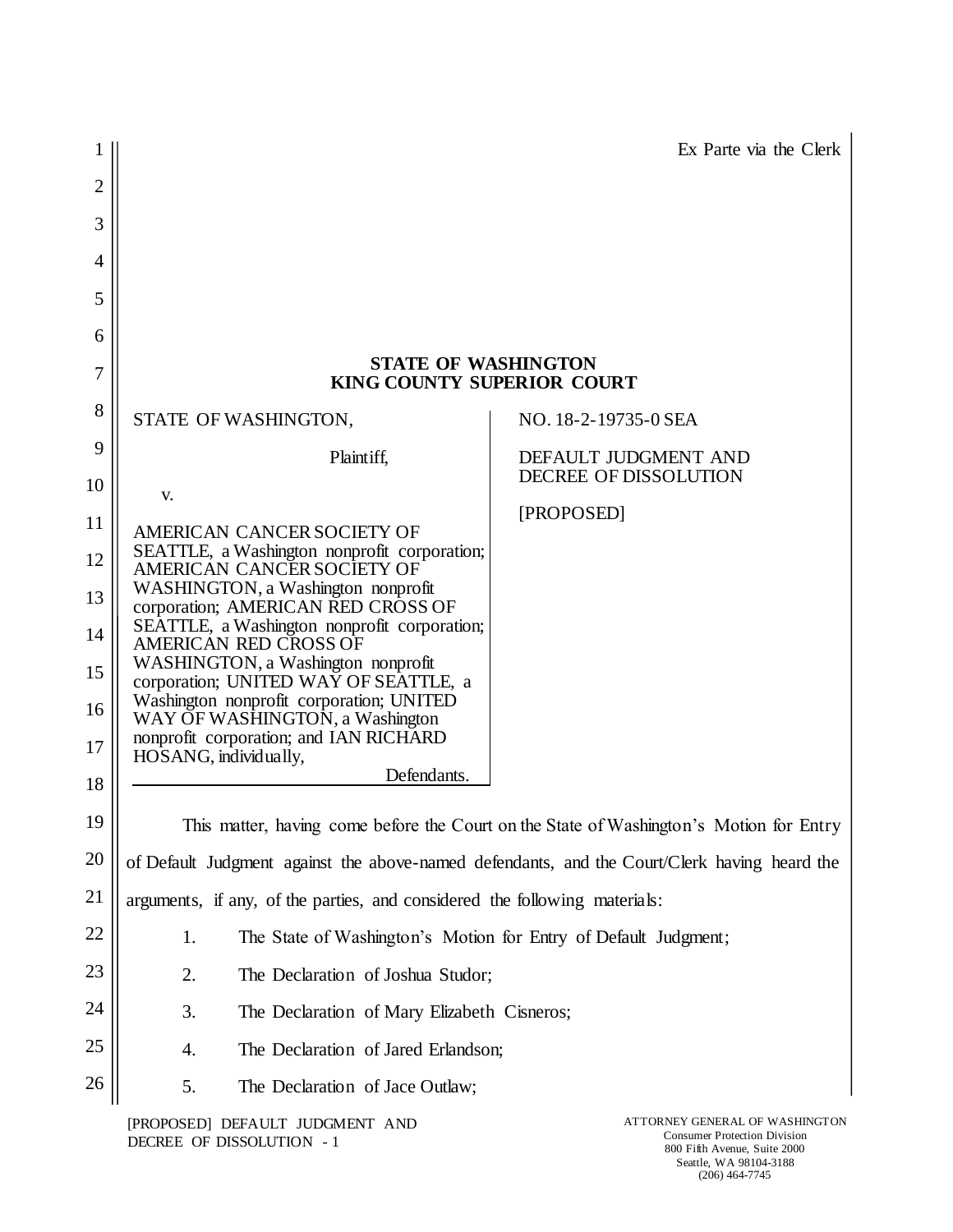- 1 2
- 6. The Declaration of Marybeth Haggerty-Shaw; and

7. The papers and pleadings on file in this cause.

3 4 The Court enters the following Findings of Fact and Conclusions of Law pursuant to CR 52.

5

## **I. FINDINGS OF FACT**

6 7 8 1. On November 7, 2016, Defendant Ian Richard Hosang (Hosang) incorporated the American Cancer Society of Washington, a nonprofit corporation and identified its princip al place of business as 1425 Broadway, Suite 260, Seattle, WA 98122.

9 10 11 12 2. On February 8 and 9, 2018, Hosang incorporated the American Cancer Society of Seattle, the American Red Cross of Washington, the American Red Cross of Seattle, the United Way of Washington, and the United Way of Seattle as nonprofit corporations. He identified their principal places of business as 1425 Broadway, Suite 260, Seattle, WA 98122.

13 14 15 3. All of the filings with the Secretary of State identify Hosang as the nonprofit corporations' registered agent and provide an address of 1425 Broadway, Suite 260, Seattle WA, 98122.

16 17 4. The address 1425 Broadway in Seattle is a UPS Store. It does not have "suites" but does have commercial mail boxes, one of which is Post Office Box 260.

5. Hosang is a resident of Brooklyn, New York.

19 20 6. None of the nonprofits are affiliated with the well-known and established charities: The American Red Cross, The American Cancer Society, and The United Way.

21 22 23 7. On August 7, 2018, the State of Washington, through the Attorney General, petitioned to dissolve the nonprofit corporations. None of the Defendants answered the Complaint and the Court entered an Order of Default against them on December 19, 2018.

24 ///

18

25

26 ///

///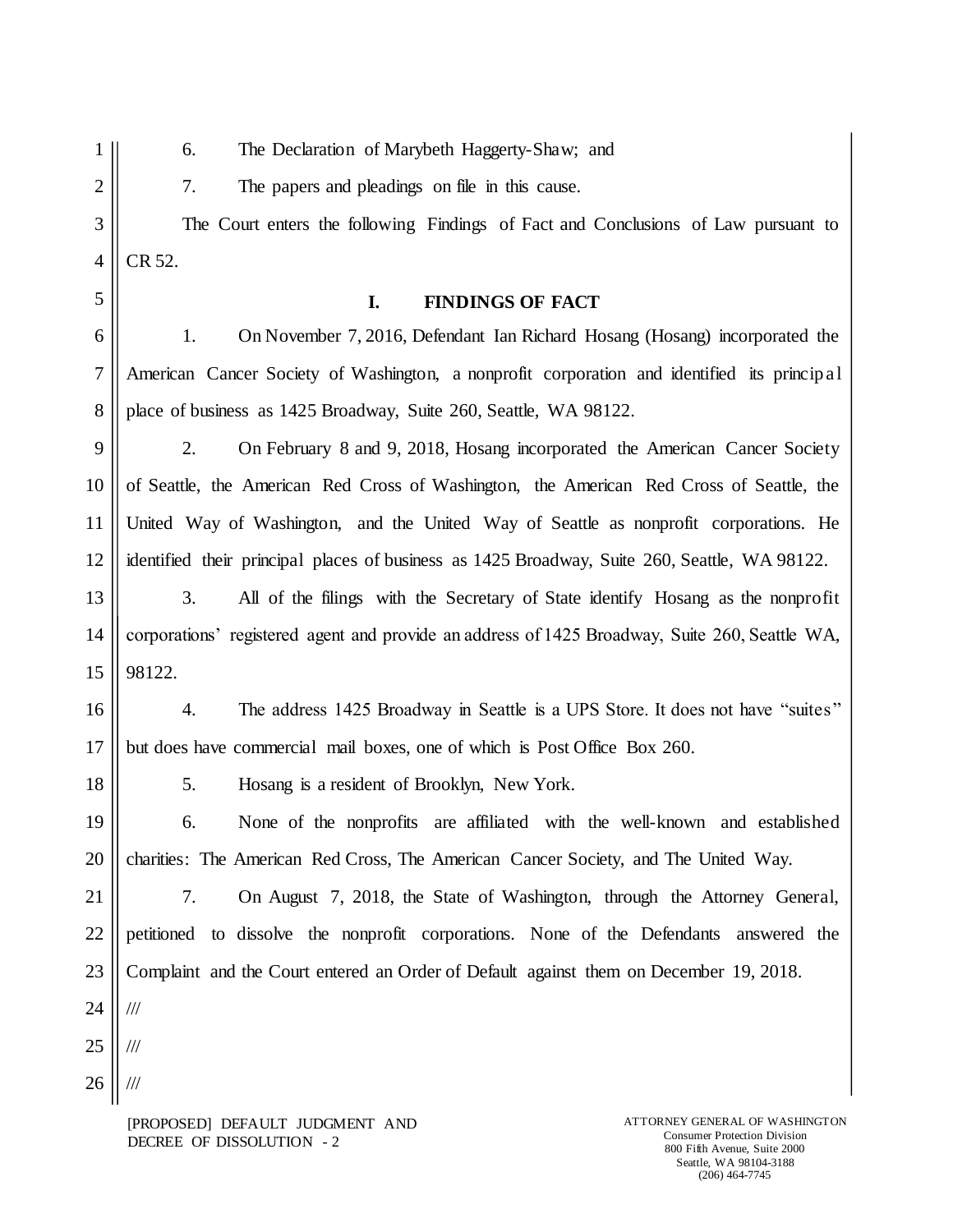| The Court has jurisdiction over the issues and parties before it.                                 |
|---------------------------------------------------------------------------------------------------|
|                                                                                                   |
| The Court has authority to issue a default judgment pursuant to CR 55(a) and                      |
| <b>KCLR 55(b).</b>                                                                                |
| Venue is proper because the defendants registered their addresses in King                         |
| County. RCW 24.03.260.                                                                            |
| The nonprofit corporate Defendants procured their articles of incorporation                       |
| through fraud.                                                                                    |
| The nonprofit corporate Defendants have continued to exceed or abuse the                          |
| authority conferred upon them by law.                                                             |
| The Directors of the corporations have acted, are acting, or will act in a manner                 |
| that is illegal, oppressive, or fraudulent.                                                       |
| IT IS ORDERED that Defendants are adjudged to be in default in this action, and that              |
| default<br>shall<br>forthwith<br>be<br>entered<br>Court<br>Rule<br>55(a)<br>pursuant<br>to<br>and |
| King County Local Rule $55(a)(1)$ .                                                               |
| IS FURTHER ORDERED that, pursuant to RCW 24.03.276, the nonprofit                                 |
| corporations The American Cancer Society of Seattle, The American Cancer Society of               |
| Washington, The American Red Cross of Seattle, The American Red Cross of Washington, The          |
| United Way of Seattle, and The United Way of Washington are hereby dissolved effective            |
| immediately. The dissolved nonprofit corporations shall to wind up and liquidate their affairs in |
| the manner outlined by RCW 24.03.                                                                 |
|                                                                                                   |
|                                                                                                   |
|                                                                                                   |
|                                                                                                   |
|                                                                                                   |
| IT                                                                                                |

[PROPOSED] DEFAULT JUDGMENT AND DECREE OF DISSOLUTION - 3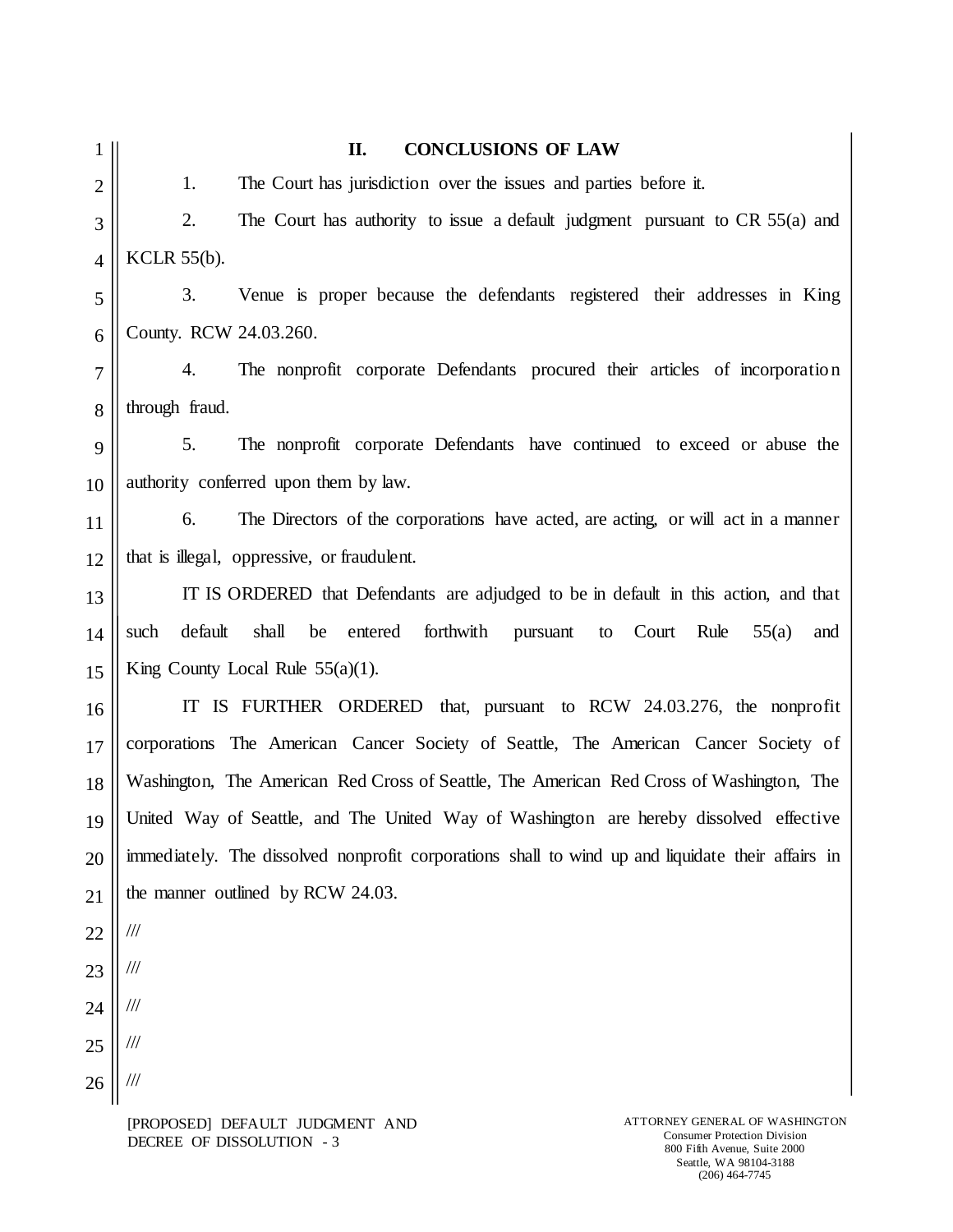| 1              | IT IS FURTHER ORDERED that Ian R. Hosang and his representatives, successors,                        |
|----------------|------------------------------------------------------------------------------------------------------|
| $\overline{2}$ | assigns, officers, agents, servants, employees, and all other persons acting or claiming to act for, |
| 3              | on behalf of, or in active concert or participation with the him, are permanently enjoined and       |
| $\overline{4}$ | restrained from forming nonprofit corporations in the State of Washington.                           |
| 5              | DATED this _______ day of January, 2019, at Seattle, Washington.                                     |
| 6              |                                                                                                      |
| 7              |                                                                                                      |
| 8              | SUPERIOR COURT JUDGE/COMMISSIONER                                                                    |
| 9              | Presented by:                                                                                        |
| 10             | ROBERT W. FERGUSON<br><b>Attorney General</b>                                                        |
| 11             |                                                                                                      |
| 12             | s/Joshua A. Studor                                                                                   |
| 13             | JOSHUA STUDOR, WSBA #47183                                                                           |
| 14             | Assistant Attorney General<br>Attorneys for Plaintiff, State of Washington                           |
| 15             |                                                                                                      |
| 16             |                                                                                                      |
| 17             |                                                                                                      |
| 18             |                                                                                                      |
| 19             |                                                                                                      |
| 20             |                                                                                                      |
| 21             |                                                                                                      |
| 22             |                                                                                                      |
| 23             |                                                                                                      |
| 24             |                                                                                                      |
| 25             |                                                                                                      |
| 26             |                                                                                                      |